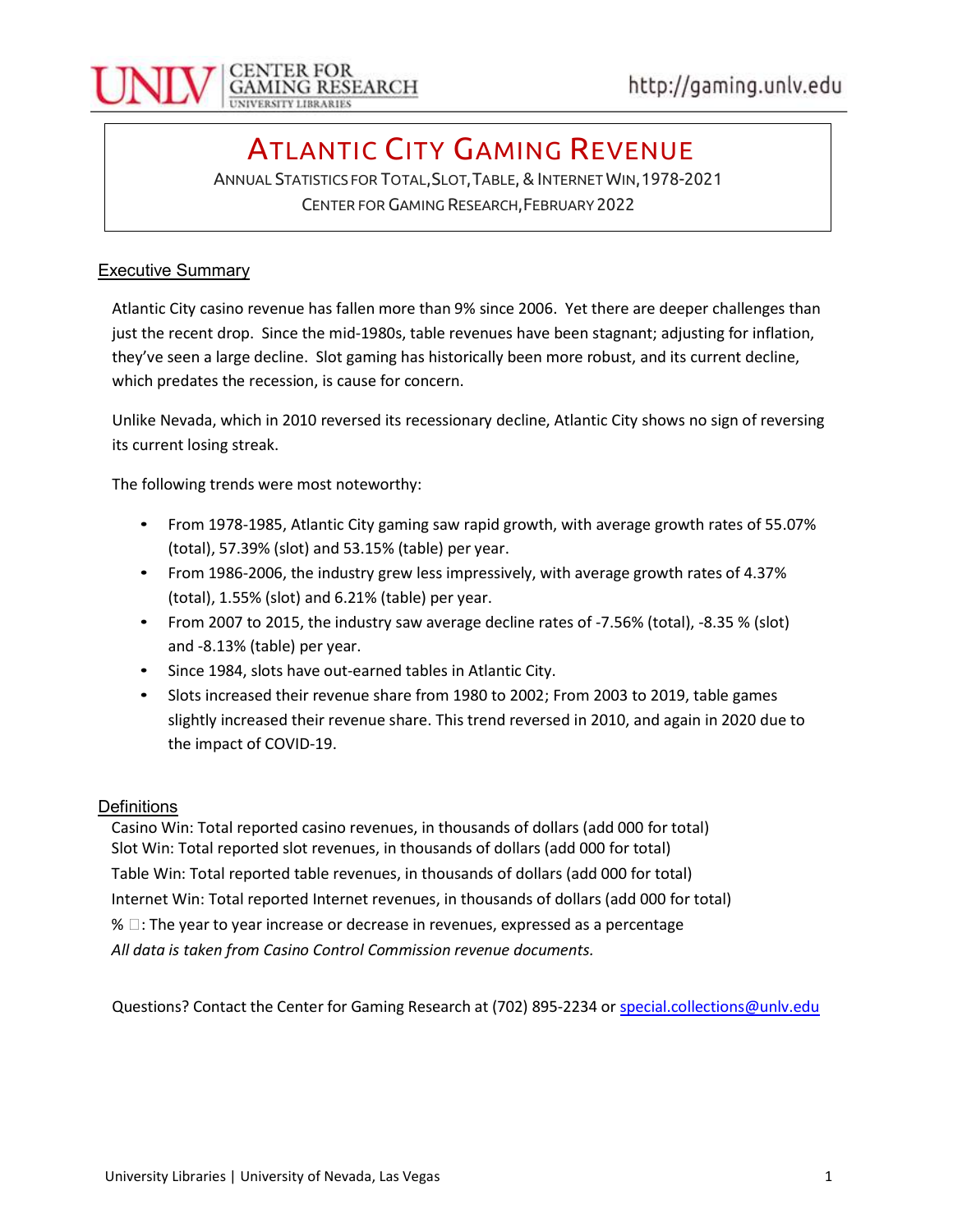## Total, Slot, Table, and Internet Win, 1978-2021

| Year | <b>Total Win</b> | % ∆       | Slot Win  | % ∆       | Table Win | % $\Delta$ | Internet<br>Win | % $\Delta$ | Sports<br><b>Betting</b> | % Δ     |
|------|------------------|-----------|-----------|-----------|-----------|------------|-----------------|------------|--------------------------|---------|
| 1978 | 134,073          | n/a       | 58,582    | n/a       | 75,491    | n/a        |                 |            |                          |         |
| 1979 | 325,480          | 142.76%   | 137,345   | 134.45%   | 188,135   | 149.22%    |                 |            |                          |         |
| 1980 | 642,673          | 97.45%    | 267,827   | 95.00%    | 374,846   | 99.24%     |                 |            |                          |         |
| 1981 | 1,099,781        | 71.13%    | 470,256   | 75.58%    | 629,525   | 67.94%     |                 |            |                          |         |
| 1982 | 1,493,163        | 35.77%    | 693,989   | 47.58%    | 799,174   | 26.95%     |                 |            |                          |         |
| 1983 | 1,770,943        | 18.60%    | 877,935   | 26.51%    | 893,008   | 11.74%     |                 |            |                          |         |
| 1984 | 1,951,768        | 10.21%    | 980,099   | 11.64%    | 971,669   | 8.81%      |                 |            |                          |         |
| 1985 | 2,138,651        | 9.58%     | 1,087,742 | 10.98%    | 1,050,909 | 8.16%      |                 |            |                          |         |
| 1986 | 2,281,204        | 6.67%     | 1,185,361 | 8.97%     | 1,095,843 | 4.28%      |                 |            |                          |         |
| 1987 | 2,495,674        | 9.40%     | 1,326,091 | 11.87%    | 1,169,583 | 6.73%      |                 |            |                          |         |
| 1988 | 2,734,773        | 9.58%     | 1,493,577 | 12.63%    | 1,241,196 | 6.12%      |                 |            |                          |         |
| 1989 | 2,807,017        | 2.64%     | 1,577,216 | 5.60%     | 1,229,801 | $-0.92%$   |                 |            |                          |         |
| 1990 | 2,951,581        | 5.15%     | 1,724,323 | 9.33%     | 1,227,258 | $-0.21%$   |                 |            |                          |         |
| 1991 | 2,991,559        | 1.35%     | 1,851,068 | 7.35%     | 1,140,491 | $-7.07%$   |                 |            |                          |         |
| 1992 | 3,215,970        | 7.50%     | 2,113,802 | 14.19%    | 1,102,168 | $-3.36%$   |                 |            |                          |         |
| 1993 | 3,301,360        | 2.66%     | 2,214,631 | 4.77%     | 1,086,729 | $-1.40%$   |                 |            |                          |         |
| 1994 | 3,422,534        | 3.67%     | 2,297,146 | 3.73%     | 1,125,388 | 3.56%      |                 |            |                          |         |
| 1995 | 3,747,578        | 9.50%     | 2,572,721 | 12.00%    | 1,174,857 | 4.40%      |                 |            |                          |         |
| 1996 | 3,813,653        | 1.76%     | 2,626,022 | 2.07%     | 1,187,631 | 1.09%      |                 |            |                          |         |
| 1997 | 3,906,139        | 2.43%     | 2,720,146 | 3.58%     | 1,185,992 | $-0.14%$   |                 |            |                          |         |
| 1998 | 4,032,997        | 3.25%     | 2,825,158 | 3.86%     | 1,207,839 | 1.84%      |                 |            |                          |         |
| 1999 | 4,164,197        | 3.25%     | 2,955,885 | 4.63%     | 1,208,312 | 0.04%      |                 |            |                          |         |
| 2000 | 4,300,332        | 3.27%     | 3,087,584 | 4.46%     | 1,212,748 | 0.37%      |                 |            |                          |         |
| 2001 | 4,303,078        | 0.06%     | 3,141,272 | 1.74%     | 1,161,805 | $-4.20%$   |                 |            |                          |         |
| 2002 | 4,381,406        | 1.82%     | 3,261,516 | 3.83%     | 1,119,890 | $-3.61%$   |                 |            |                          |         |
| 2003 | 4,488,334        | 2.44%     | 3,327,277 | 2.02%     | 1,161,057 | 3.68%      |                 |            |                          |         |
| 2004 | 4,806,698        | 7.09%     | 3,556,412 | 6.89%     | 1,250,285 | 7.69%      |                 |            |                          |         |
| 2005 | 5,018,276        | 4.40%     | 3,673,959 | 3.31%     | 1,344,317 | 7.52%      |                 |            |                          |         |
| 2006 | 5,217,613        | 3.97%     | 3,803,615 | 3.53%     | 1,413,998 | 5.18%      |                 |            |                          |         |
| 2007 | 4,920,786        | $-5.69%$  | 3,464,470 | $-8.92%$  | 1,456,316 | 2.99%      |                 |            |                          |         |
| 2008 | 4,544,961        | $-7.64%$  | 3,132,501 | $-9.58%$  | 1,412,460 | $-3.01%$   |                 |            |                          |         |
| 2009 | 3,943,171        | $-13.24%$ | 2,721,774 | $-13.11%$ | 1,221,397 | $-13.53%$  |                 |            |                          |         |
| 2010 | 3,565,047        | $-9.59%$  | 2,477,350 | $-8.98%$  | 1,087,696 | $-10.95%$  |                 |            |                          |         |
| 2011 | 3,317,720        | $-6.94%$  | 2,342,936 | $-5.43%$  | 974,783   | $-10.38%$  |                 |            |                          |         |
| 2012 | 3,051,436        | $-8.03%$  | 2,183,960 | $-6.79%$  | 810,776   | $-16.82%$  |                 |            |                          |         |
| 2013 | 2,870,438        | $-5.93%$  | 2,063,826 | $-5.50%$  | 798,243   | $-1.55%$   | 8,369           | n/a        |                          |         |
| 2014 | 2,742,128        | $-4.47%$  | 1,874,715 | $-9.16%$  | 708,218   | $-11.28%$  | 122,877         | 1368.24%   |                          |         |
| 2015 | 2,563,118        | $-6.53%$  | 1,731,456 | $-7.64%$  | 647,072   | $-8.63%$   | 148,880         | 21.16%     |                          |         |
| 2016 |                  |           |           |           | 693,735   |            | 196,709         |            |                          |         |
|      | 2,602,721        | 1.55%     | 1,712,277 | $-1.11%$  |           | 7.21%      |                 | 32.13%     |                          |         |
| 2017 | 2,659,014        | 2.16%     | 1,719,673 | 0.43%     | 693,735   | 0.00%      | 245,606         | 24.86%     |                          |         |
| 2018 | 2,903,136        | 9.18%     | 1,800,894 | 4.72%     | 709,859   | 2.32%      | 298,700         | 21.62%     | 93,680                   | n/a     |
| 2019 | 3,468,559        | 19.48%    | 1,921,855 | 6.72%     | 764,684   | 7.72%      | 482,695         | 61.60%     | 299,323                  | 219.52% |
| 2020 | 2,872,975        | $-17.17%$ | 1,088,128 | -43.38%   | 424,395   | $-44.50%$  | 970,338         | 101.03%    | 390,116                  | 30.33%  |
| 2021 | 4,737,145        | 64.89%    | 1,874,472 | 72.27%    | 680,021   | 60.23%     | 1,366,891       | 40.87%     | 815,760                  | 109.11% |

University Libraries | University of Nevada, Las Vegas 2014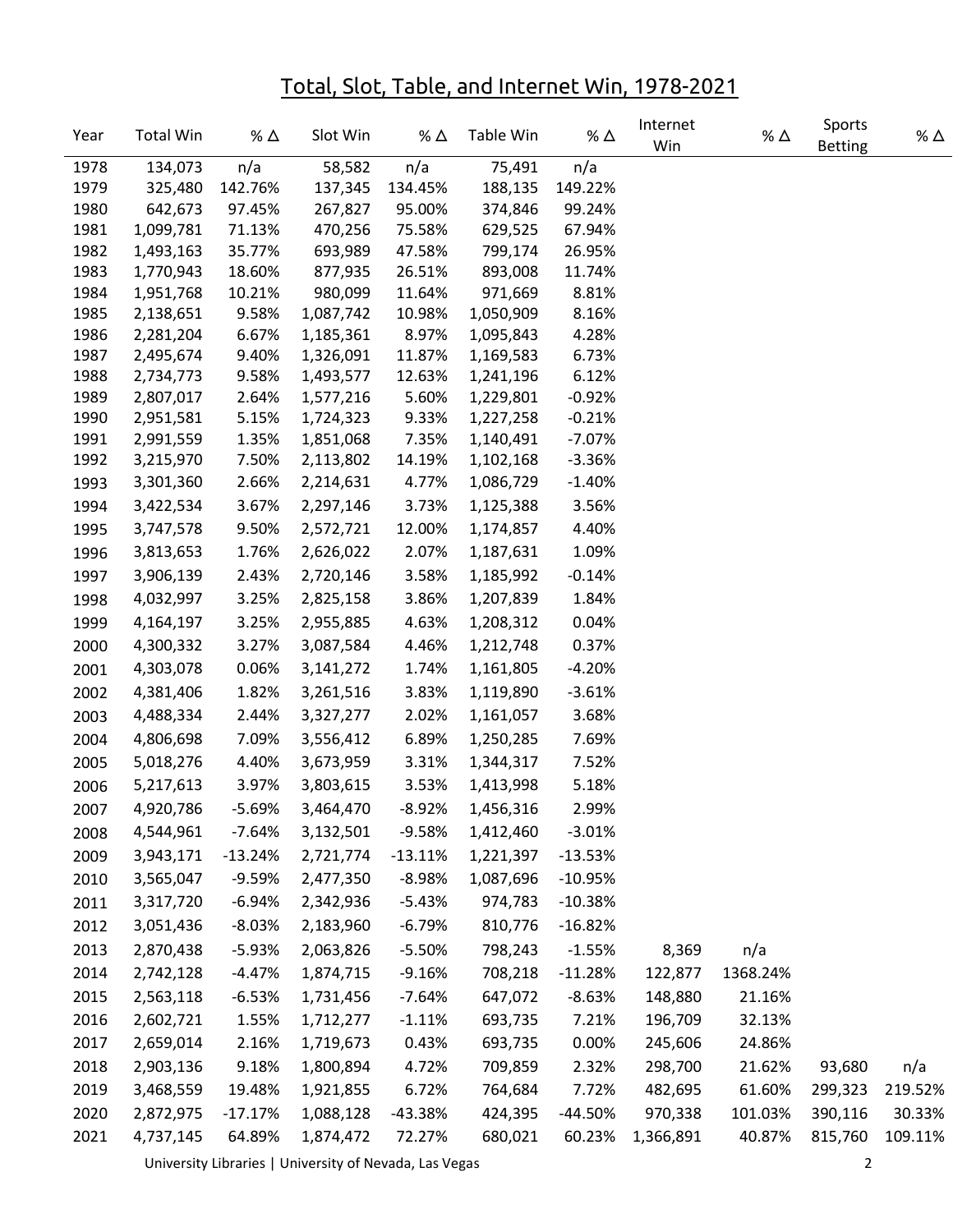

Atlantic City Casinos: Casino Win, 1978-2021